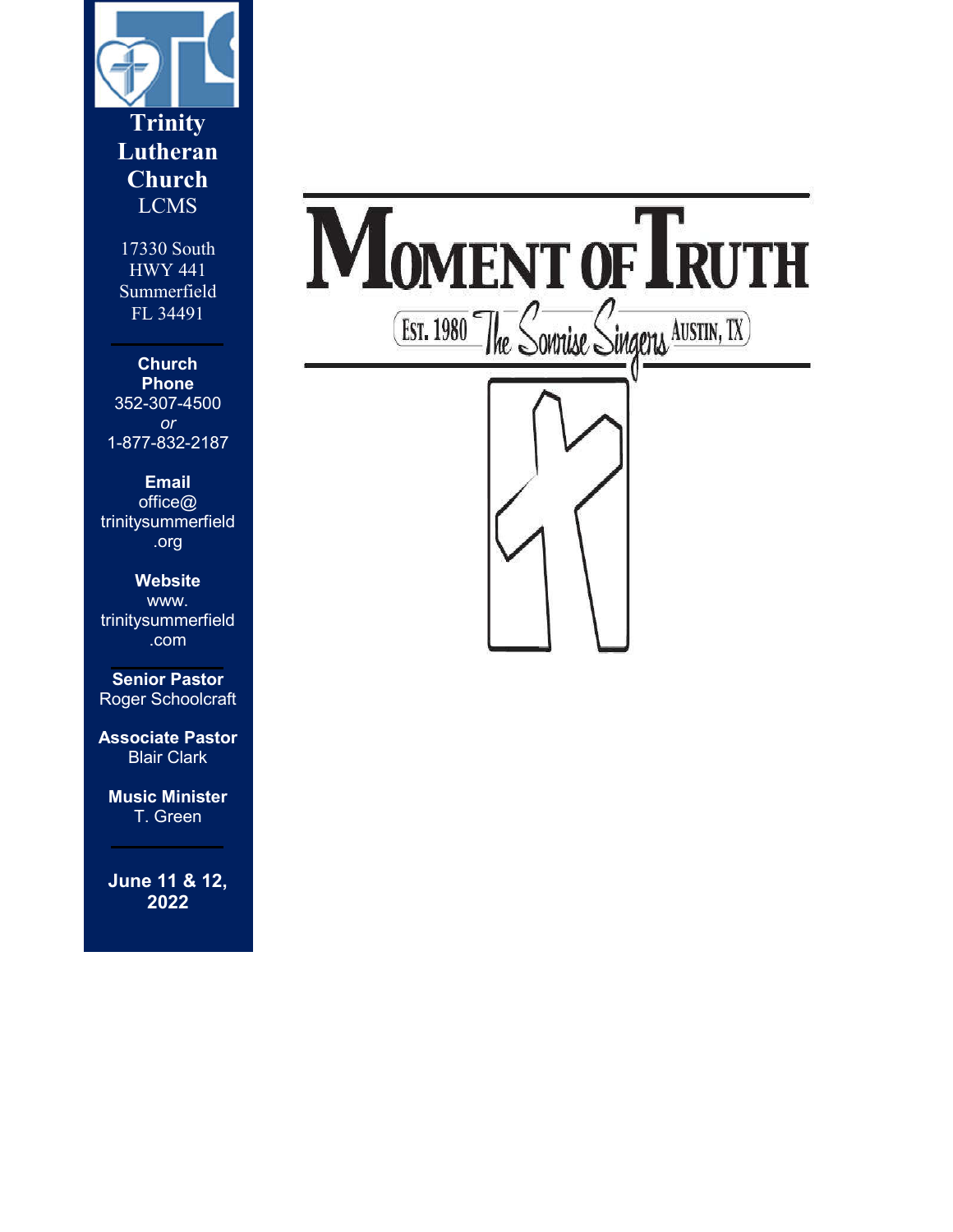## **TRINITY LUTHERAN CHURCH**



**OUR RITE OF FRIENDSHIP:** *Members and guests: Please register your attendance in the red pad located at the end of each row. We ask our guests to please print your complete address and phone number. When it reaches the other end of the row, pass it back. Upon its return note the other names; you may meet a new friend in Christ today.* 



**Please turn off your cell phone.** 

**If you desire a hearing assistance unit, please ask an usher.**

**May the Holy Spirit bless our worship!**

*Special thanks to the Bethany Lutheran Sonrise Singers for being here this weekend!*

**PRE-SERVICE MUSIC "Holy Is the Lord"** *by Franz Schubert arr. Boch* **"I Sing the Mighty Power of God"** *arr. Page* **"King of Kings"** *S. Ligertwood, B. Ligertwood, & J. Ingram*

*T. Green*

**WELCOME AND ANNOUNCEMENTS**

**[Please stand]**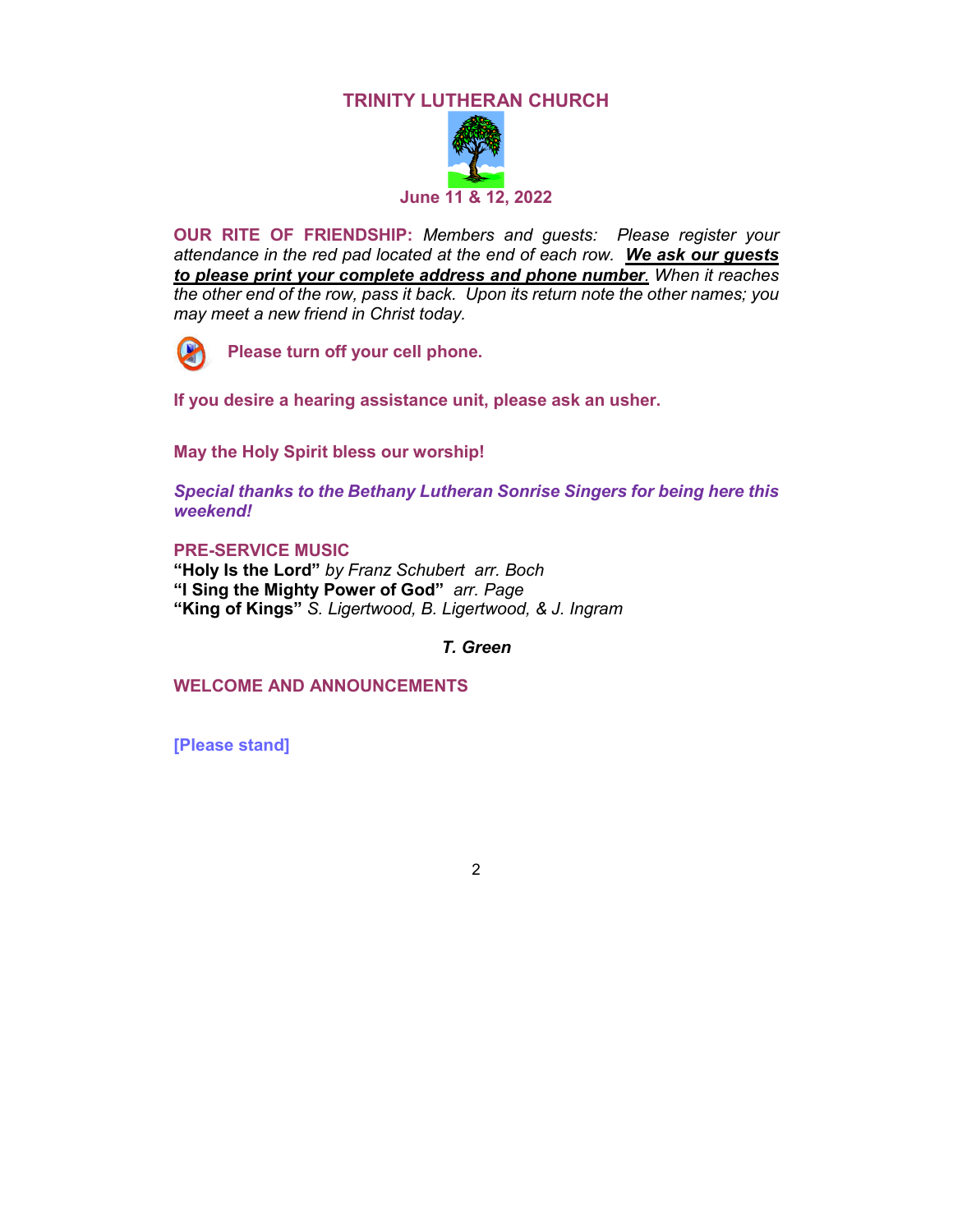**OPENING HYMN "Holy, Holy, Holy"** (LSB507) Used by permission CCLI #1373091  $\begin{array}{c} 1 \text{ Ho} - \text{ly}, \\ 2 \text{ Ho} - \text{ly}, \end{array}$  $ho - ly$ ,<br> $ho - ly$ , God Al - might ho  $-$  ly! Lord  $\mathbf{v}!$  $-1y!$ Thee, ho All the saints a - dore  $3$  Ho - ly, ho - ly,  $ho - iy!$ Though the dark-ness hide Thee, 4 Ho -  $1y$ , ho -  $1y$ , ho  $-$  ly! Lord God Al - might - y! ing our song shall rise to Thee; Ear  $\pm$ <sub>1</sub>y in the morn -Cast - ing down their gold - en crowns a - round the glass - y sea; eye of sin - ful man Thy glo - ry may not see, Though the Thy works shall praise Thy name in earth and sky and sea. All  $\overline{\phantom{a}}$  $\overline{\phantom{a}}$  $\overline{\phantom{a}}$ mer - ci - ful and might<br>fall - ing down be - fore<br>there is none be - side<br>mer - ci - ful and might ci - ful and might - y!<br>ing down be - fore Thee,  $Ho - ly, ho - ly,$  $ho - ly$ , Cher -  $u$  -  $b$ im and ser - a-phim On - ly Thou art there  $ho - ly;$ Thee,  $Ho - Iy$ , ho - ly,  $ho - iy$ , mer - ci - ful and might - y! 6 God  $- i - ty!$ bless - ed Trin in three per sons, Which ev - er - more shalt be. wert and art and Per fect in love, and  $pu - ri - ty.$ pow'r, in  $Trin - i - ty!$ God in three per - sons, bless - ed

#### **INVOCATION**

Pastor: In the name of the Father and of the  $\pm$  Son and of the Holy Spirit. **People: Amen.**

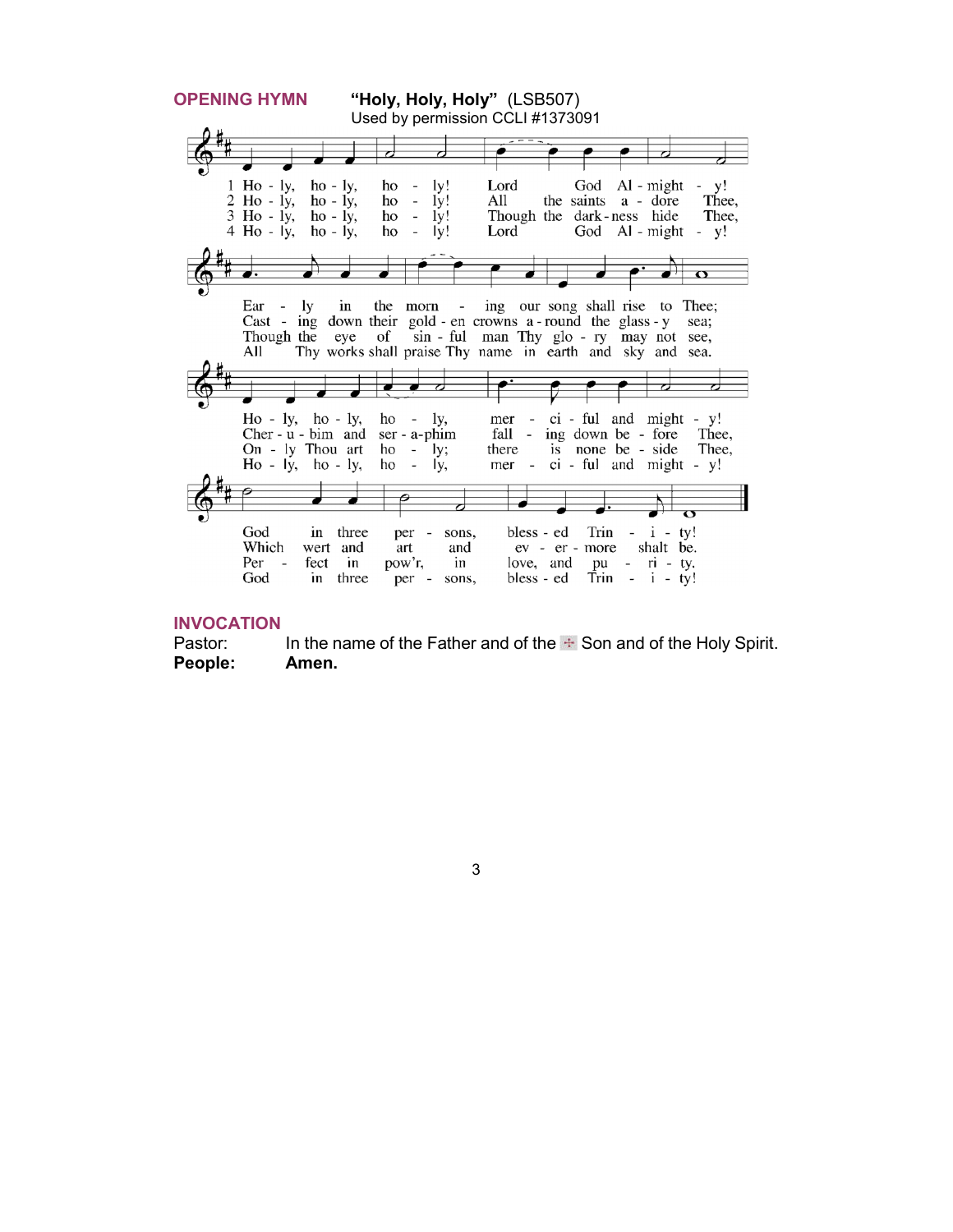#### **CONFESSION AND ABSOLUTION** *Isaiah 6:5, 7*

- Pastor: Holy, holy, holy, Lord of hosts, as people who are by nature sinful and unclean, we can relate to the prophet Isaiah when he laments before You, "Woe is me! For I am lost; for I am a man of unclean lips, and I dwell in the midst of a people of unclean lips." We confess that our lips, our thoughts, our actions, and our whole selves are unclean. We deserve Your punishment.
- **People: Lord of all creation, we confess that we have let our pride blur our vision. We have paid more attention to the counsel of the fallen world around us than to your holy will even for our family life. Have mercy on us, and for the sake of Your Son, Jesus Christ our Lord, forgive us. By Your Holy Spirit, move us to delight in Your will and walk in Your ways. Let the love of Christ control us that we may show in our lives the Moment of Truth which you have made us to be.**
- Pastor: "Behold . . . your guilt is taken away, and your sin atoned for." Jesus has atoned for your sin. Almighty God, in His mercy, has given His Son to die for you and for His sake forgives you all your sins. As a called and ordained servant of Christ, and by His authority, I therefore forgive you all your sins in the name of the Father and of the  $\pm$  Son and of the Holy Spirit.

**People: Amen.**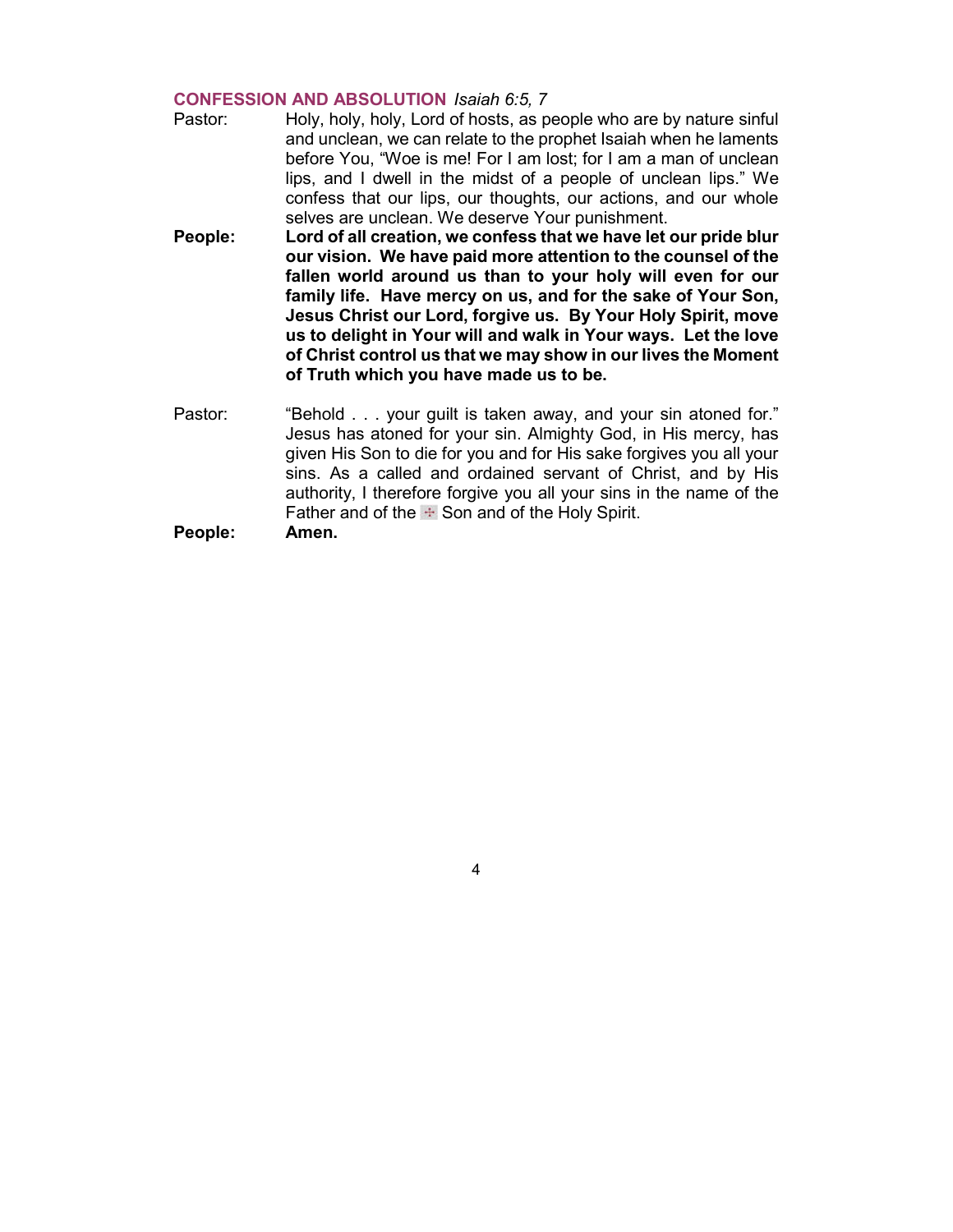# **PRESENTATION OF "MOMENT OF TRUTH"** *by the Bethany Lutheran Sonrise Singers of Austin Texas*

## **Synopsis**

We all have had defining moments in our lives. Possibly it was the moment when we took our first step, or had our first kiss, or got our first job. Maybe it was the moment when we got on the bus for school all on our own without mom or dad, or we drove off to college for the first time, or we entered into retirement after a long career.

But do you remember that Moment - that Moment of Truth? When Christ captured your heart and mind in one singular moment. Maybe it was at your Baptism, or when your child was born, or in the midst of a crisis. In the musical, *Moment of Truth*, we follow Justin Jacobs as he believes he has his defining moment when he catches the winning pass in his city's foot- ball championship. There are a hundred of those moments happening all over the world each day, but we, like Jacob, think it is only all about us. That's usually when Christ turns our new status quo upside down and leads us to the foot of the cross - where we all have a life saving Moment of Truth.

## **[Please stand]**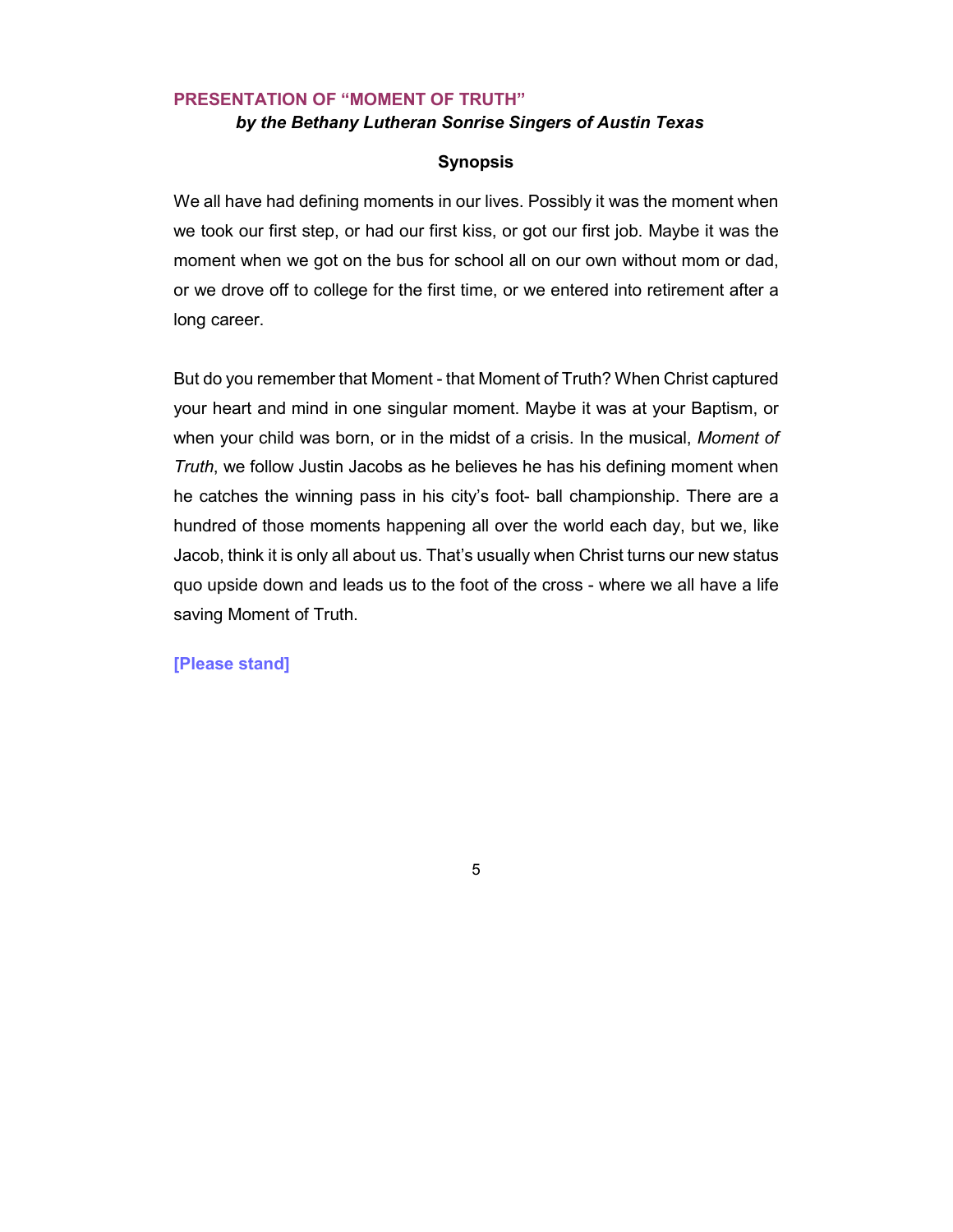**CONFESSION OF FAITH: APOSTLES' CREED**

**I believe in God, the Father Almighty, maker of heaven and earth.**

**And in Jesus Christ, his only Son, our Lord, who was conceived by the Holy Spirit, born of the virgin Mary, suffered under Pontius Pilate, was crucified, died and was buried. He descended into hell. The third day he rose again from the dead. He ascended into heaven and sits at the right hand of God the Father Almighty. From thence he will come to judge the living and the dead.**

**I believe in the Holy Spirit, the holy Christian Church, the communion of saints, the forgiveness of sins, the resurrection of the body, and the life everlasting. Amen**

**DOXOLOGY "Praise God, From Whom All Blessings Flow"** (LSB805) Used by permission CCLI #1373091

> **Praise God, from whom all blessings flow; Praise Him, all creatures here below; Praise Him above ye heav'nly host; Praise Father, Son, and Holy Ghost; Amen.**

**[Please be seated]**



Pastor: Let us pray for the whole people of God in Christ Jesus, and for all people according to their needs.

(*Silence for personal prayer*)

Holy, holy, holy are You, Lord God Almighty, Your majesty is reflected throughout Your creation, but especially in the Word of the revelation of Yourself in all Your grace and mercy for Your whole creation.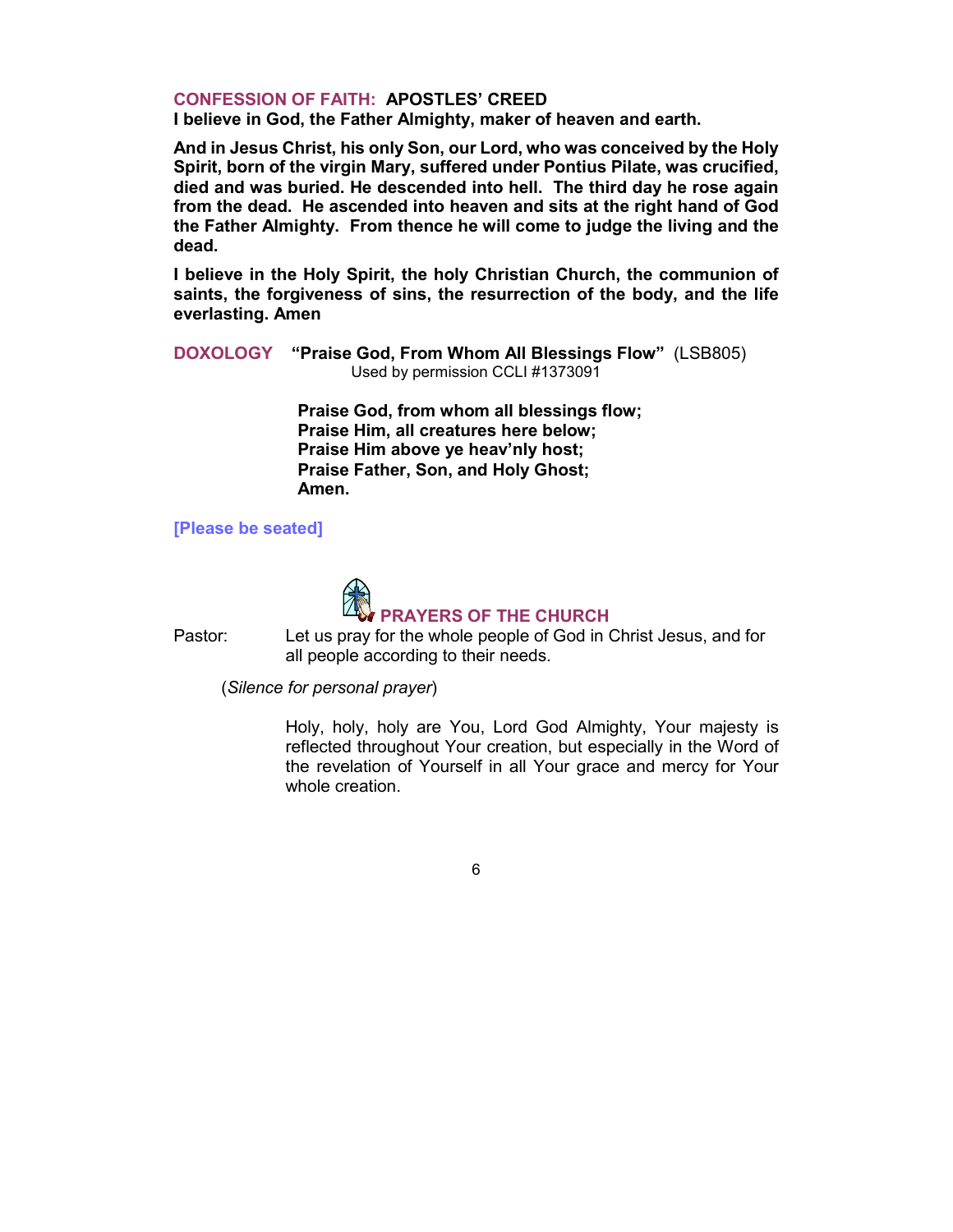- **People: We praise You Lord Jesus for coming to us in the flesh as the Son of Mary to redeem us and liberate all people from the slavery of sin and death. We give You thanks O Holy Spirit for the gift of saving faith, created in our hearts through Your means of grace. All praise to You, Father, Son, and Holy Spirit for Your gift of life.**
- Pastor: Bless Your powerful Word as it is preached, read, and taught in Your holy Church throughout the world. Inspire pastors and leaders in the Church to rightly divide and boldly proclaim Your saving Word and to administer Your holy sacraments.
- **People: Strengthen all who serve You and Your people in the Church.**
- Pastor: Guide all leaders of nations throughout the world to perform their duties according to Your will, that they may promote justice and freedom; peace and care especially for those involved in the Ukraine war and all who are in need.
- **People: Bless all vocations and especially our military that Your grace and peace may abound.**
- Pastor: Heavenly Father, as our Florida-Georgia District Convention meets this week, we ask for your blessing of safety for all delegates as they gather. Guide them by your Holy Spirit as they elect new leadership and decide how our future is fixed on Jesus. Help all to place their trust in you so that in all things Jesus might be glorified.
- **People: Lord, hear our prayer knowing that our future is fixed on Jesus.**
- Pastor: Bless and preserve all those who are weakened by sickness or distress of any kind, especially those we have prayed for, as well as those we name in our hears now, to all who look to You for health and healing,
- **People: Grant healing, strength, faith, and peace.**
- Pastor: Give us true repentance of heart as we come at Your invitation to Your holy table to receive the very body and blood of Christ for our forgiveness, life, and salvation.
- **People: Draw us close to You, O Holy Trinity!**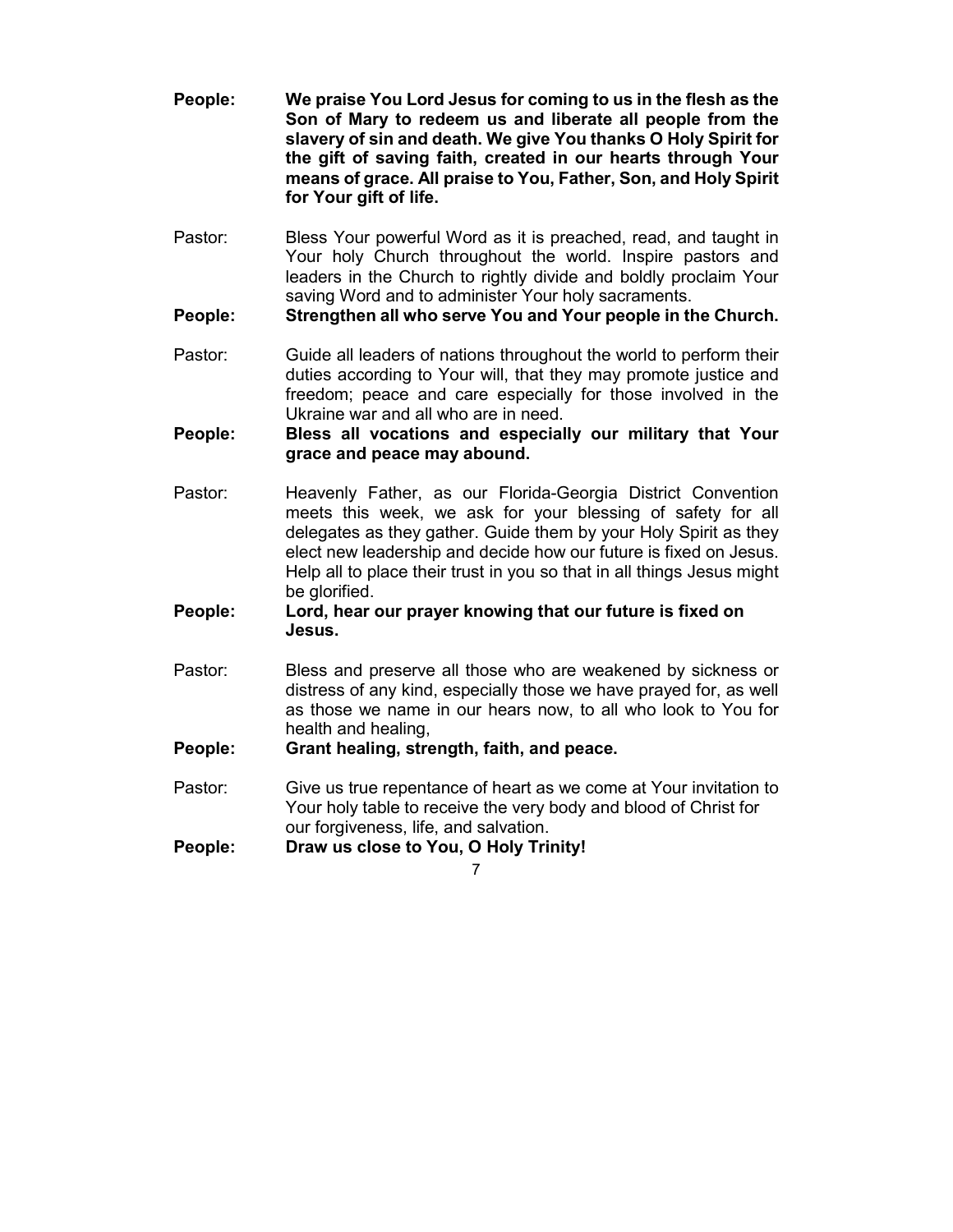- Pastor: Grant your church at Trinity wisdom, guidance and insight as we work through our time of transition.
- **People: Open our hearts and minds that Your holy will may be accomplished and the mission of Trinity may bring glory to You.**

*Other Petitions offered here.*

Pastor: Glory to You, O God, **People: Glory to You, Father, Son, and Holy Spirit, one God, now and forever. Amen.**

*(Intercessory Prayers)*

#### **HAPPY BIRTHDAY**

June 11– **Mary Glass, Dick Schroeter, Traci Wise-Maupin** June 12– **Chris Ahner, Pam Bixler, Annie Housholder** June 14–**Dave Gordon, Wayne Greenwell, Joe Walsh** June 15–**Bryce Buuck, Pat Konefe** June 16–**Nancy Howard** June 17–**Paul Crousore, Walter Erskine**

## **HAPPY ANNIVERSARY**

June 11– **Bob & Suzanne Behrends (61) Gary & Sharon Nelson (34)** June 12– **Bob & Bonnie Ashley (42) Rich & Sandy Horne (23) Dale & Delores Korff (57) Dan & Beverly Tibbits (57)** June 13– **Don & Charlotte Bestman (63) Jack & Bonnie Davis (58)** June 15– **David & Sharon Ahrens (65) Larry & Linda Hollrah (54)**

Pastor: We commend all for whom we pray into Your care, trusting in Your mercy; through Jesus, Christ our Lord.

**People: Amen**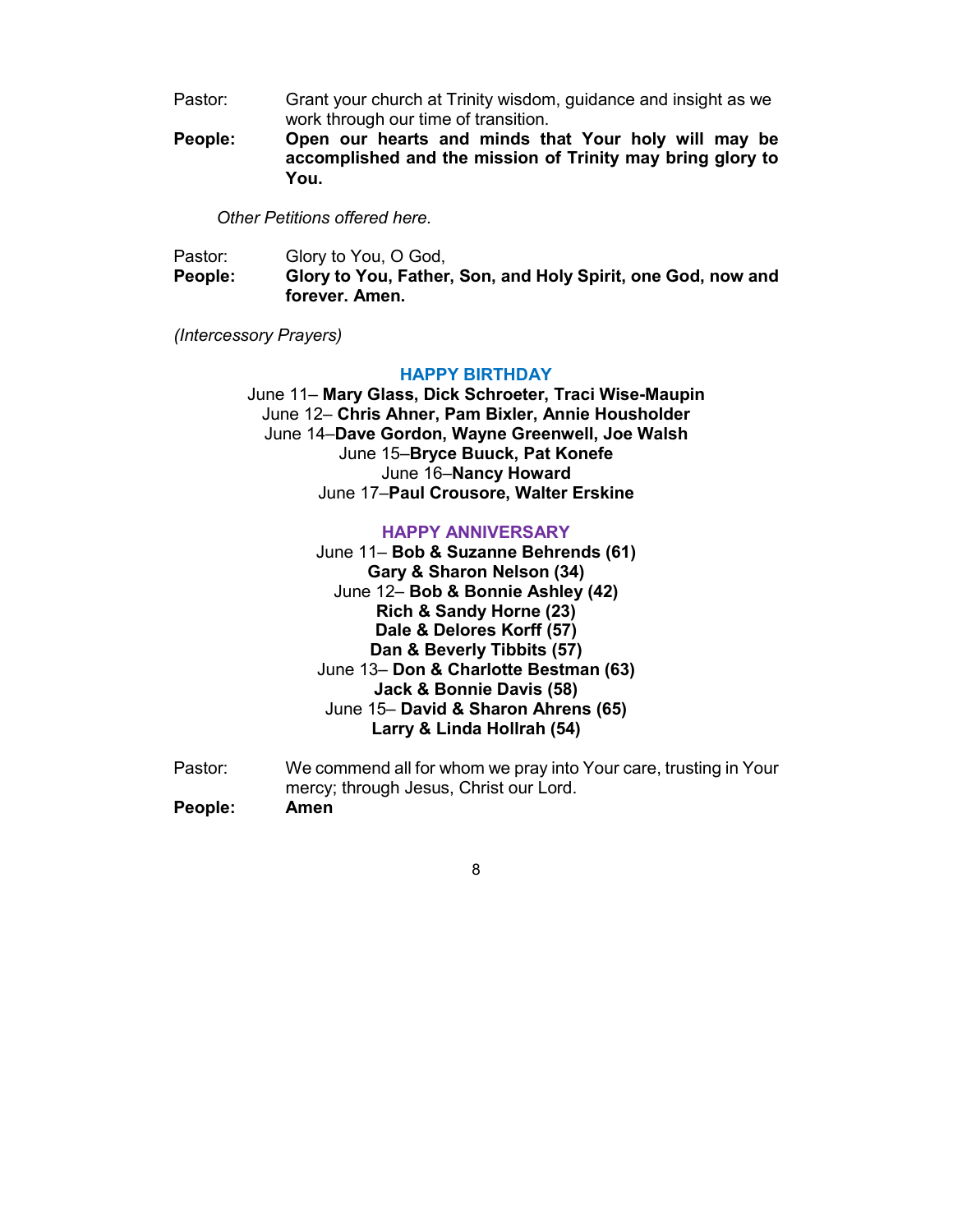#### **[Please stand]**



The Lord's Supper is a gracious gift instituted by Jesus Christ for the forgiveness of sins and as a means of receiving God's grace. We believe that in the holy supper, the true body and blood of the Savior, along with the bread and wine, comes to us. We are encouraged by Jesus to commune frequently and God tells us through St. Paul that we must examine ourselves in preparation for a worthy reception of the sacrament. This includes a confession of our sins, a proclamation of our faith, and a determination to lead a more godly life in the future. If you also acknowledge your sinfulness and your need for a Savior, and recognize Christ's physical presence in the bread and wine, we invite you to join us at the Lord's table.

## **PREFACE**

| Pastor: | The Lord be with you.                   |
|---------|-----------------------------------------|
| People: | And also with you.                      |
| Pastor: | Lift up your hearts.                    |
| People: | We lift them to the Lord.               |
| Pastor: | Let us give thanks to the Lord our God. |

**People: It is right to give Him thanks and praise.**

#### **THE LORD'S PRAYER**

**Our Father who art in heaven, hallowed be thy name, thy kingdom come, thy will be done on earth as it is in heaven. Give us this day our daily bread; and forgive us our trespasses as we forgive those who trespass against us; and lead us not into temptation, but deliver us from evil. For thine is the kingdom and the power and the glory forever and ever. Amen**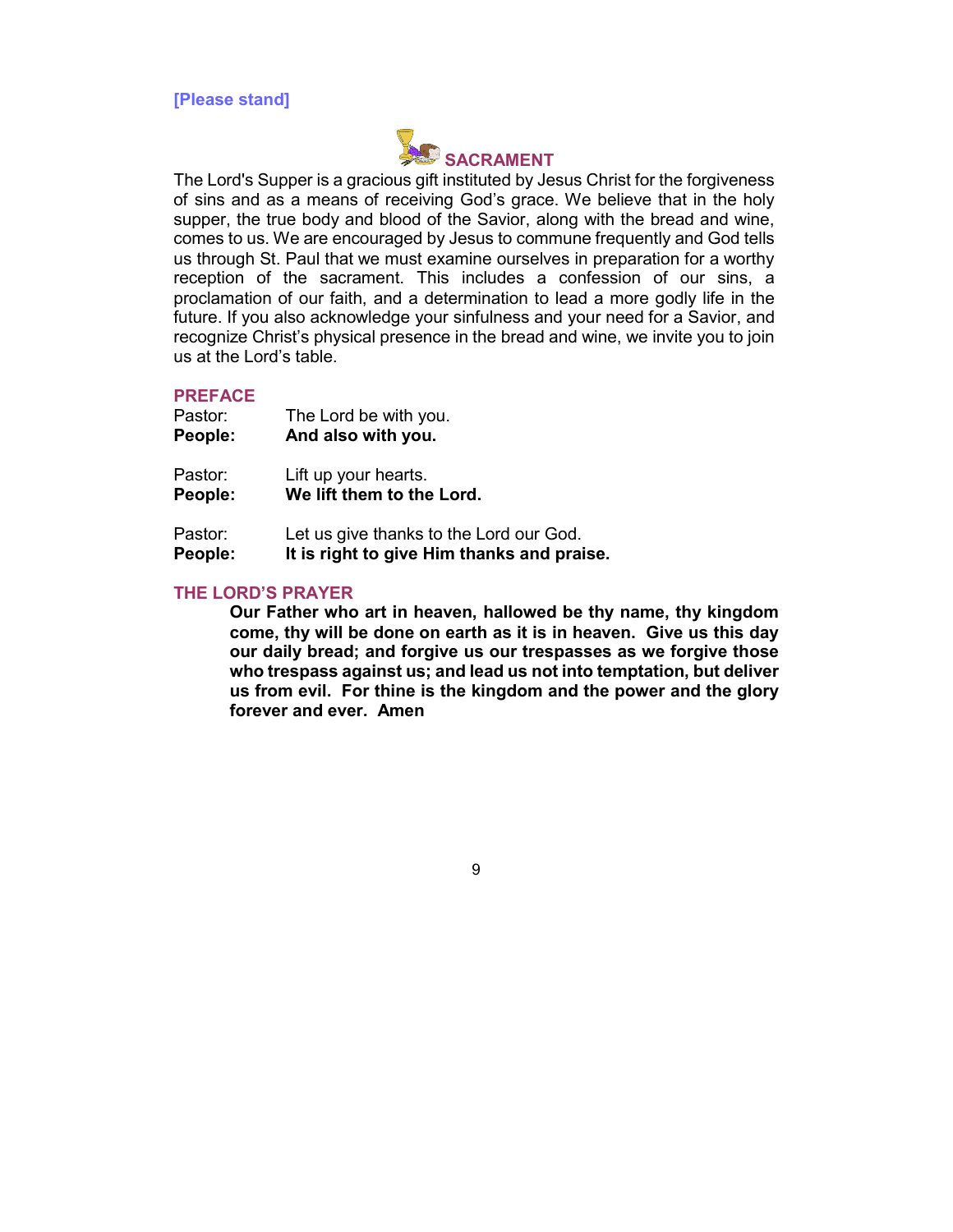#### **WORDS OF OUR LORD**

Pastor: Our Lord Jesus Christ, on the night when He was betrayed, took bread, and when He had given thanks, He broke it and gave it to the disciples and said: "Take, eat; this is My  $\pm$  body, which is given for you. This do in remembrance of Me."

> In the same way also He took the cup after supper, and when He had given thanks, He gave it to them, saying: "Drink of it, all of you; this cup is the  $\pm$  new testament in My blood, which is shed for you for the forgiveness of sins. This do, as often as you drink it, in remembrance of Me."

#### **PROCLAMATION OF CHRIST**

Pastor: As often as we eat this bread and drink this cup, we proclaim the Lord's death until He comes.

**People: Amen. Come, Lord Jesus.**

## **[Please be seated]**

**AGNUS DEI** Used by permission CCLI #1373091

**O Jesus Christ, true Lamb of God, You take the sin of the world away; O Jesus Christ, true Lamb of God, Have mercy on us, Lord, we pray.**

**O Jesus Christ, true Lamb of God, You take the sin of the world away; Have mercy on us, Jesus Christ, And grant us peace, O Lord, we pray.**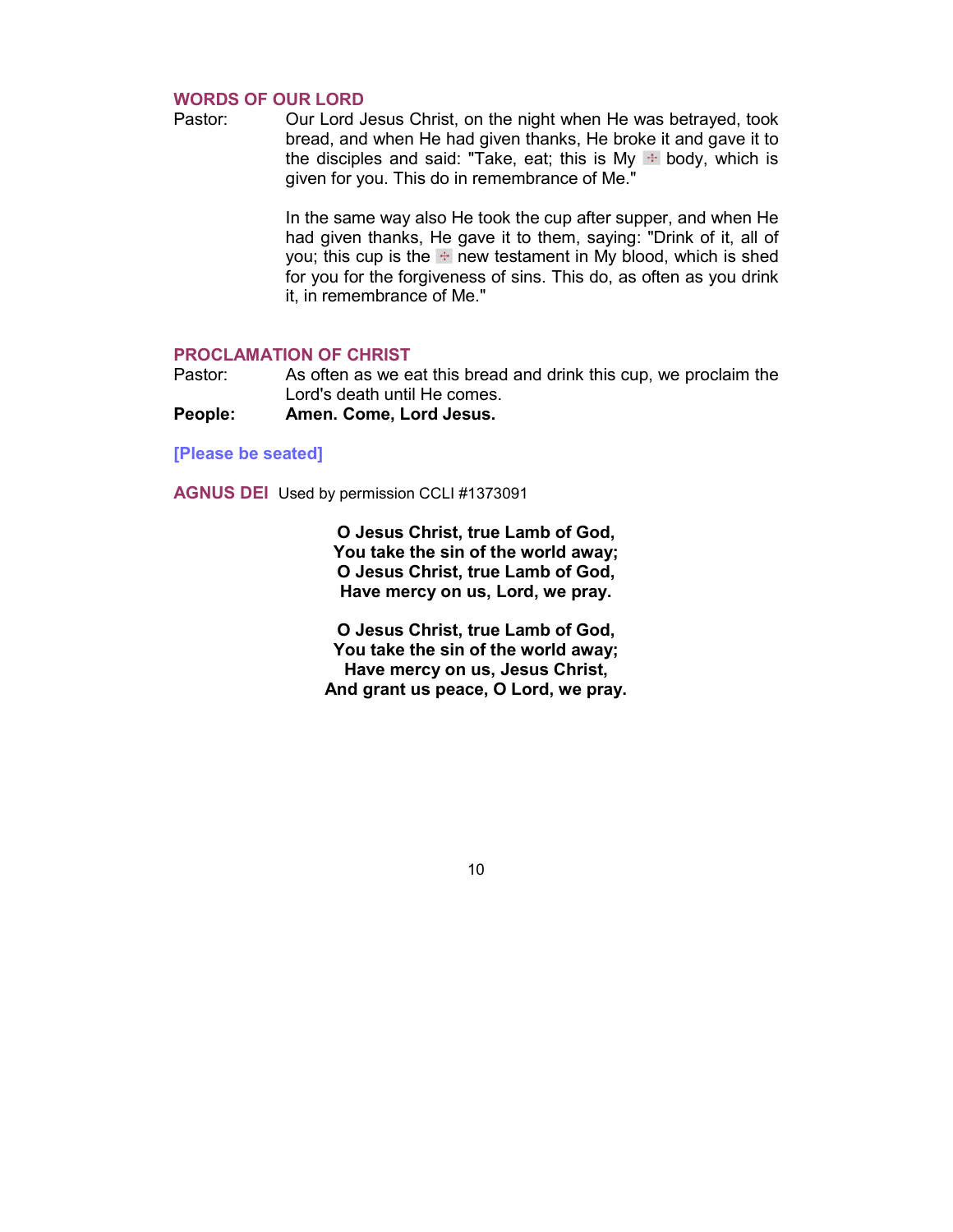#### **DISTRIBUTION HYMNS "In Christ Alone"** Used by permission CCLI #1373091

**In Christ alone my hope is found. He is my light, my strength, my song; This cornerstone, this solid ground, Firm through the fiercest drought and storm. What heights of love, what depths of peace, When fears are stilled, when strivings cease. My Comforter, my all in all, here in the love of Christ I stand.**

**In Christ alone, who took on flesh, fullness of God in helpless Babe. This gift of love and righteousness, scorned by the ones He came to save. 'til on that cross as Jesus died, the wrath of God was satisfied. For every sin on Him was laid; here in the death of Christ I live.**

**There in the ground His body lay. Light of the world by darkness slain; Then bursting forth in glorious day, up from the grave He rose again! And as He stands in victory, sin's curse has lost its grip on me; For I am His and He is mine, bought with the precious blood of Christ.**

**No guilt in life, no fear in death This is the power of Christ in me; From life's first cry to final breath, Jesus commands my destiny. No power of hell, no scheme of man can ever pluck me from His hand; 'til He returns or calls me home, Here in the power of Christ I'll stand.**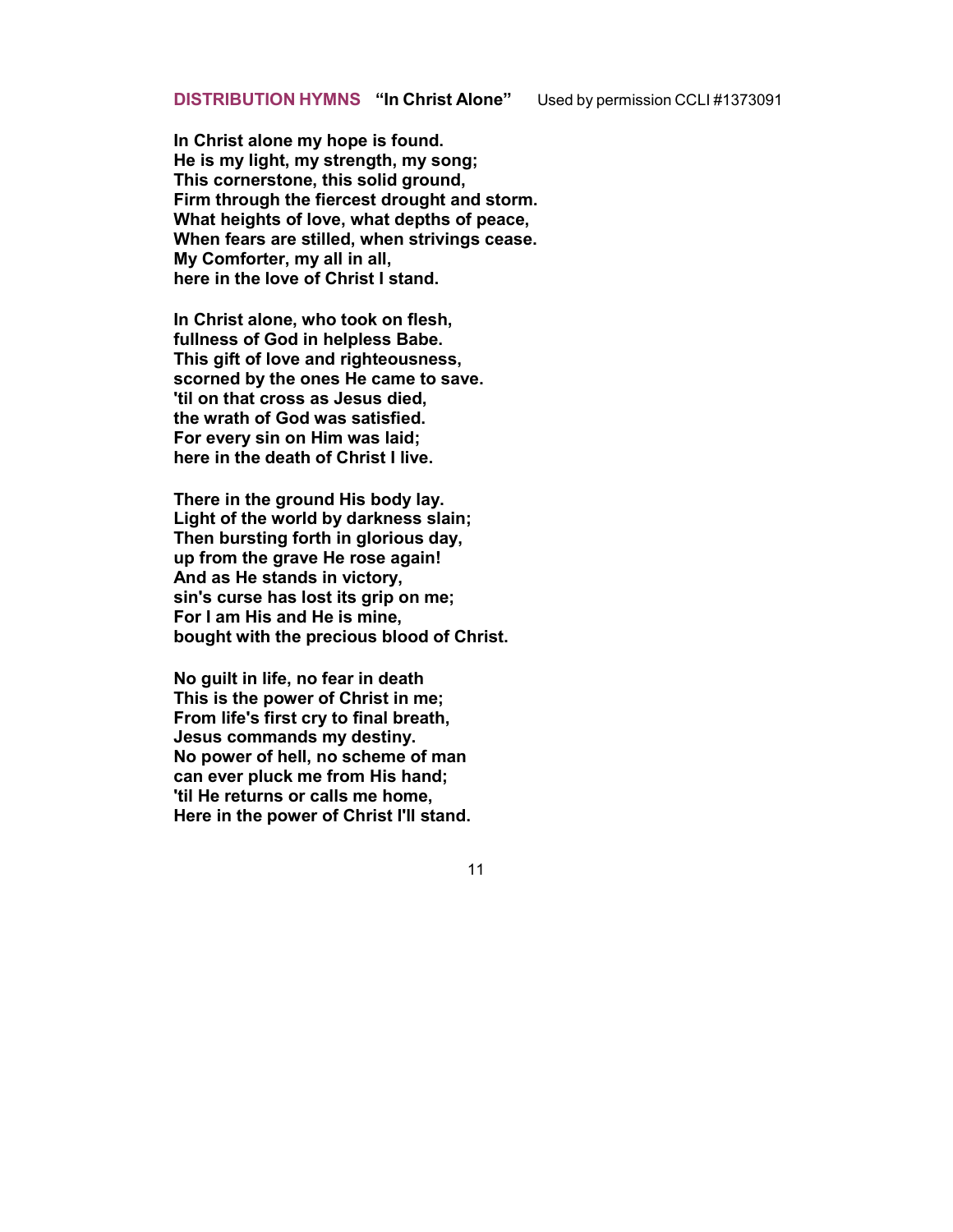#### **DISTRIBUTION HYMNS "Glorify Thy Name"**

Used by permission CCLI #1373091

**Father, we love You, We worship and adore You, Glorify Thy name in all the earth.**

*Refrain:* 

*Glorify Thy name, Glorify Thy name, Glorify Thy name in all the earth.*

**Jesus, we love You, We worship and adore You, Glorify Thy name in all the earth.** *[Refrain]* **Spirit, we love You, We worship and adore You, Glorify Thy name in all the earth.** *[Refrain]*

 **"Shine, Jesus, Shine"** Used by permission CCLI #1373091

**Lord, the light of Your love is shining, In the midst of the darkness shining; Jesus, Light of the world, shine upon us, Set us free by the truth You now bring us; Shine on me. Shine on me.** 

*Refrain:*

*Shine, Jesus, shine, fill this land with the Father's glory; Blaze, Spirit, blaze, set our hearts on fire, Flow, river, flow, flood the nations with grace and mercy; Send forth Your word, Lord, and let there be light.*

**Lord, I come to Your awesome presence, From the shadows into Your radiance; By the blood I may enter Your brightness; Search me, try me, consume all my darkness; Shine on me. Shine on me.** *[Refrain]*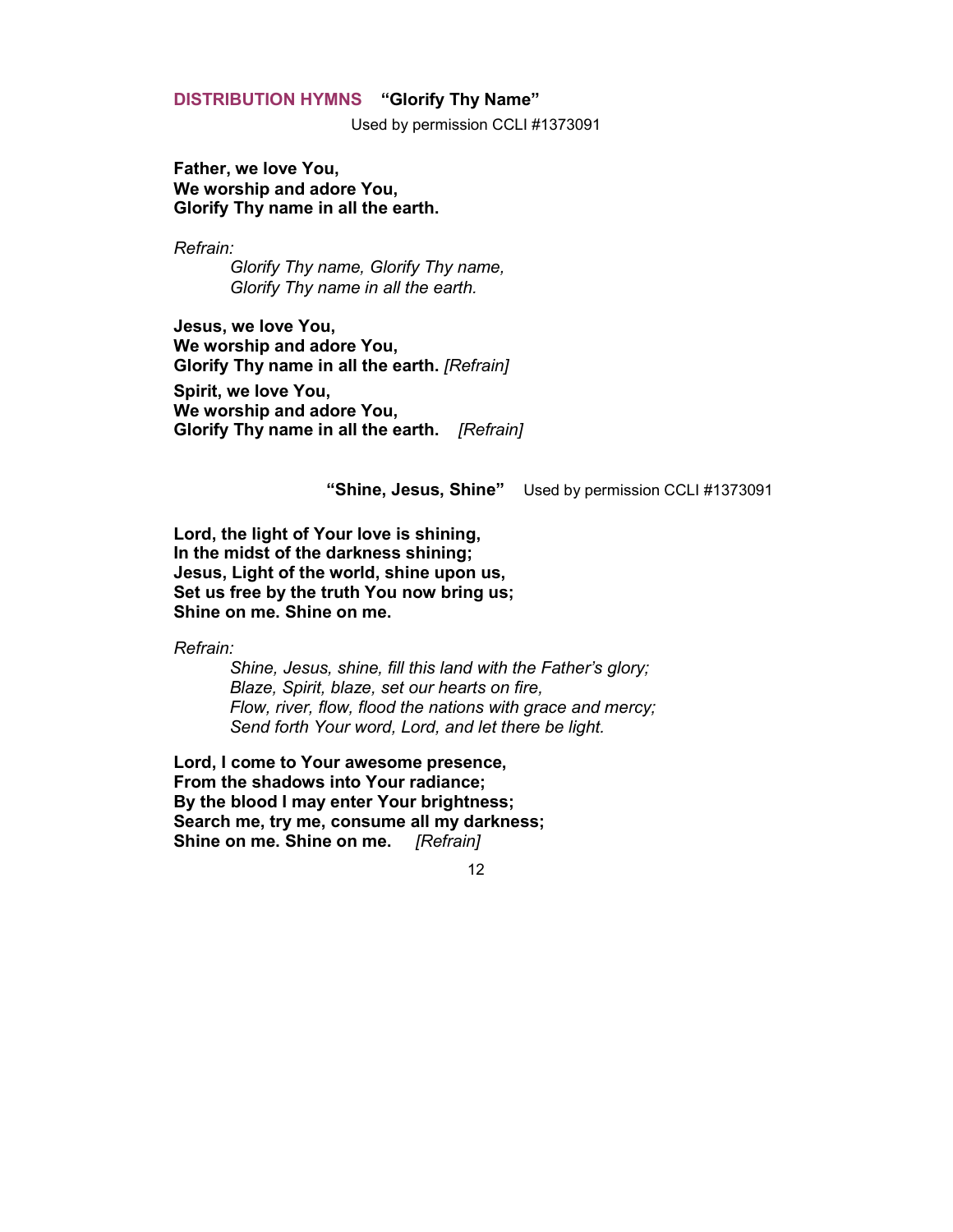#### **[Please stand]**

## **BLESSING**

Pastor: May the body and blood of our Lord Jesus Christ strengthen you and keep you in His grace. Go in peace, to serve the Lord. **People: Thanks be to God.**

## **POST COMMUNION PRAYER**

Pastor: O Triune God, blessed be Your name in all the earth; You have refreshed us through this salutary gift of Your Son's body and blood for our forgiveness; receive our thanks. You have revealed Yourself to us as One God yet Three Persons—-Father, Son, and Holy Spirit. We wear Your name by baptism and faith. Give us such grace that we may boldly confess the Holy Trinity and live so that our words and actions bring glory to You; through Jesus Christ, Your Son, our Lord, who lives and reigns with You and the Holy Spirit, one God, now and forever.

## **People: Amen.**

#### **BENEDICTION**

- Pastor: The almighty and merciful Lord, the Father, the  $\pm$  Son, and the Holy Spirit, bless you and keep you, now and forever.
- **People: Amen.**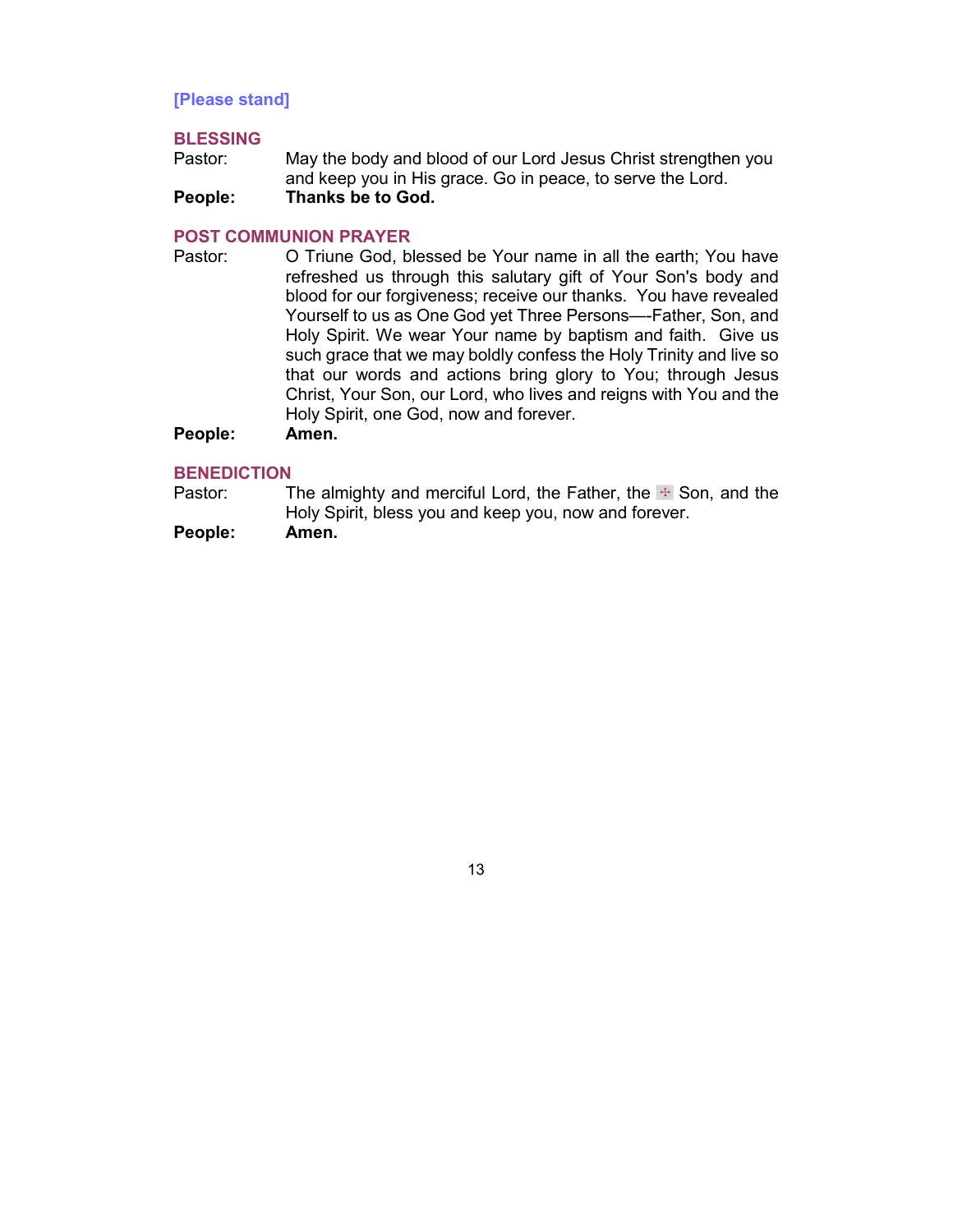**CLOSING HYMN "Glory Be to God"** *To the Tune of "Hymn to Joy"* Used by permission CCLI #1373091

**Glory be to God in heaven; peace, good will to all the earth. Mighty God of all creation, Father of surpassing worth: we exalt you, we adore you, we lift high our thanks and praise. Saints and angels bow before you; here on earth our songs we raise.**

**Glory be to Christ forever, Lamb of God and Lord of love. Son of God and gracious Savior, you have come from heav'n above; on the cross you died to save us; now you reign at God's right hand. Hear our prayer; restore, forgive us; in your promise firm we stand.**

**Holy One we now acclaim you; Lord alone, to you we call; Holy One in faith we name you, God most high, yet near to all: Jesus Christ, with God the Spirit, in the Father's splendor bright. For the peace that we inherit, glory be to God on high!**

#### **DISMISSAL**

Pastor: Go in peace, Serve the Lord with a Joyful heart!<br> **People:** Thanks be to God! **People: Thanks be to God!**

#### **SILENT PRAYER**

## **POSTLUDE**

**Postlude on "Italian Hymn"** *Felice de Giardini, arr. Broughton T. Green*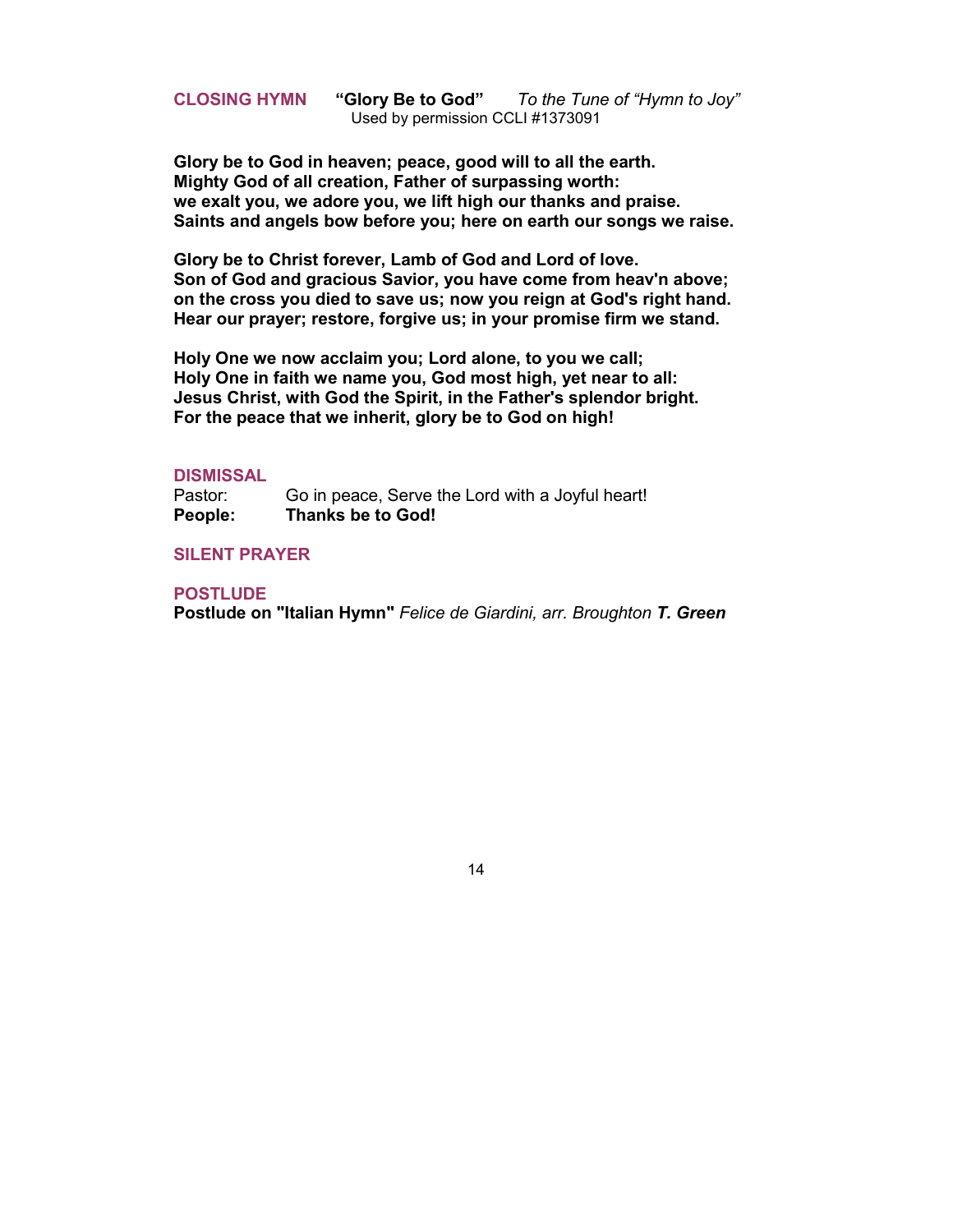**OUR MISSION:** *The mission of Trinity Lutheran Church is to share the good news of Jesus Christ by serving the spiritual, family and personal needs of the community. We believe that the primary reason for our existence is to bring people closer to Jesus Christ by providing worship, Bible studies, prayer and fellowship to foster spiritual growth.*



**ALTAR FLOWERS** are given to the honor and glory of our risen Lord and Savior, Jesus Christ by *Dorothy Frenz in memory of her daughter Vickie.*

**SPECIAL PRAYERS**: Mike Taylor, Judy Myers, Don Butenhof, C.C. Acker, Leilani Schneider, Kitty Evans, Don Marx, Ken Herro, John Starr, Sandy Hooten, Kathy Bultman, Bonnie Wuethrich, Cindy Checke, Jan Garner, Marilyn & Bob Tomsik, Marlene Moore, Dan Lindstrom.



*We thank the members of the Sonrise Singers for their inspiring presentation. We also thank their director, Kim, as they bring their message to us today. May God continue to bless their ministry to His people.*